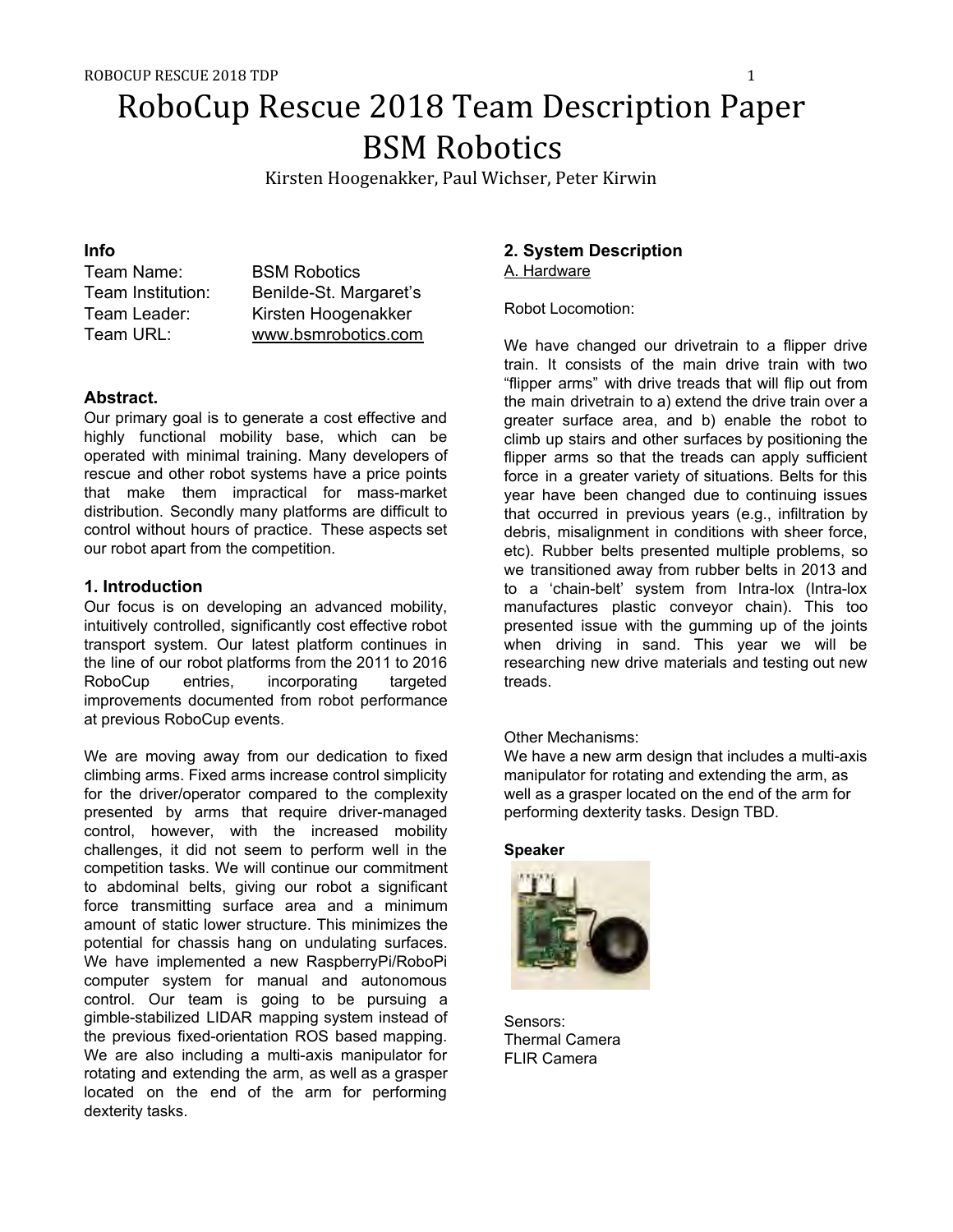#### ROBOCUP RESCUE 2017 TDP

#### Distance Sensor



CO2 detection comes from CO2 Meter's SprintIR sensor.



Auditory sensing is also undergoing an improvement process. For Audio receiving, we have been using the network cameras mounted in our chassis and for sending audio into the test suite, a small, commercial portable speaker is used.

## B. Software

#### Mapping:

We now are planning on using a LIDAR mapping system on a gimble. We believe that it will be more reliable readings, and allowing us to implement SLAM technologies without changing our embedded system.

#### Navigation:

Teleoperative navigation is managed through visual data streamed through a website-based RaspberryPi/Robopi system. This system is compatible with standard network and RasPi cameras, which will provide us with edge, horizon and obstacle detection data as well as images. Cameras are mounted to move for better visual acuity. Smaller cameras will also be mounted in the grasper part of the robot for ease of use with the dexterity tasks. All data will be transmitted through a website interface detailed below. If possible, we may transition to a gaming controller if it seems easier.

Continuing this year we are investigating autonomous navigation. We are planning on using a perimeter detection system that will set off warnings at the control console if an unseen obstacle penetrates our Clearance Zone. The Clearance Zone represents the area around the robot that must be clear in order for the robot to make clean turns and navigate through doorways, paths, etc. We are experimenting with Sharp digital and analog IR sensors and short range Maxbotix ultrasonic sensors as detection devices. In addition to a perimeter detection system, we are pursuing a LIDAR mapping system as well. LIDAR mapping systems provide us with a constantly updated layout of our surroundings using infrared radiation.

Once we have the perimeter detection system working we will begin to integrate code to get the robot to move through the arena based solely on the data received through the perimeter detection sensors. Elements of difficulty will include interpreting skewed data from when the robot is on uneven terrain which we plan to mitigate by putting this sensor on a gimble.

#### C. Communication

We will be communicating with our robot hopefully using a wi-fi connection on the 5GHz band. Ideally, we will increase our use of autonomous communication, but may need to tether if connection is poor.

#### D. Human Interface

Our operator will be able to control our robot with a video game controller Part of this is to increase usability of the robot and promote a user-friendly robot. Robot will be controlled with a web-based team-created platform with video feed and visuals from sensors.

#### **3. Application**

A. Set-up and Break-Down (3 minutes) With the addition of an independent power source, setting up the team Red Knight operator station should be as simple as flipping a switch. The control console has an integrated WiFi router, antenna, control computer and monitor(s) as well as the control device, so it is an all-in-one control console solution. Communication and application programs should start automatically upon boot saving time over computer boots where applications must be launched manually. Operator station break-down is simply shutting down the control console.

#### B. Mission Strategy

Our strategy for this year is to utilize more autonomy throughout the tasks. With the new manipulator and arm, we should be able to perform more of the dexterity tasks using inverse-kinematics, and with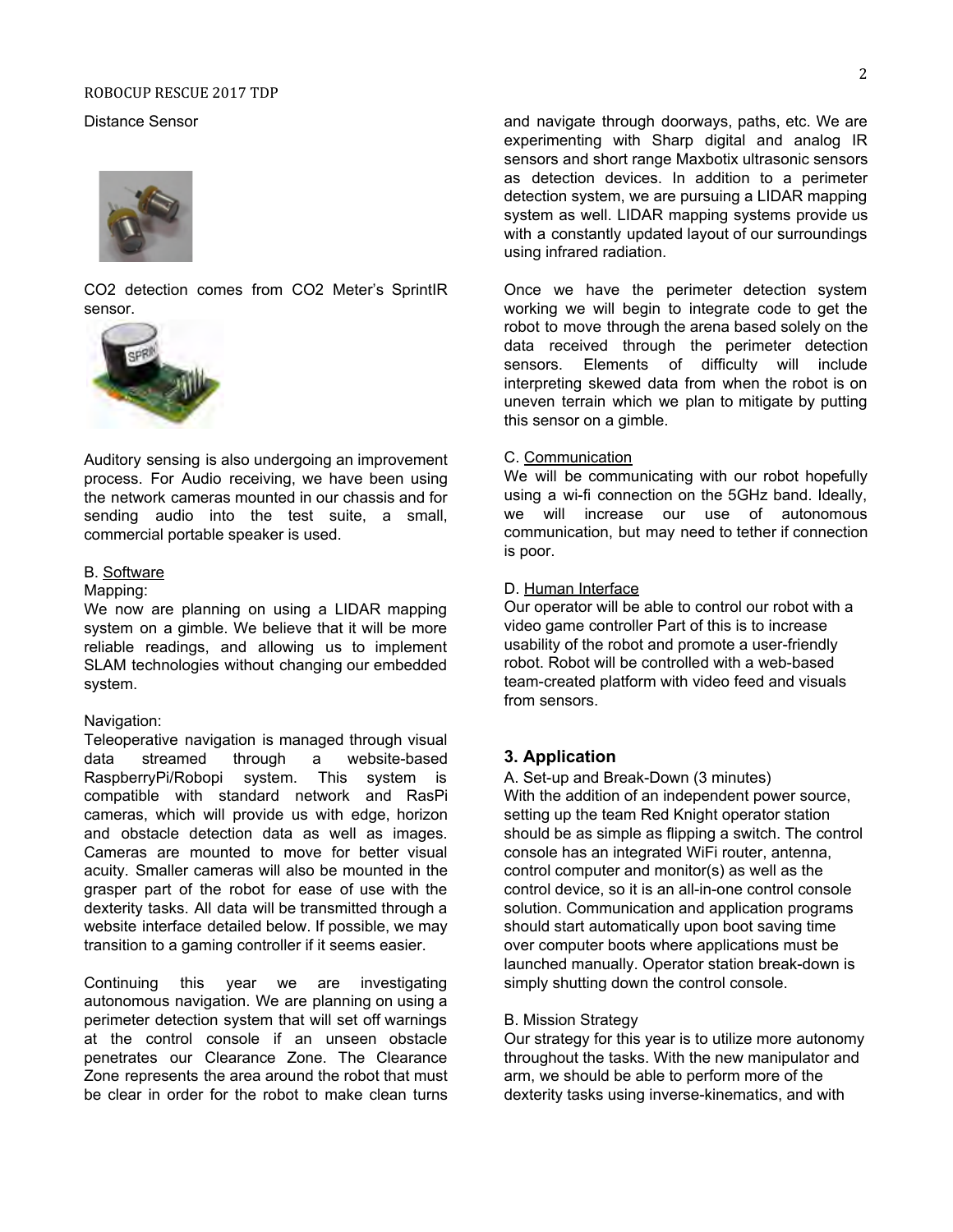#### ROBOCUP RESCUE 2017 TDP

our new drive train we hope to be more competitive in the maneuvering and mobility tasks. Our new designs have not been tested out yet, so specific tasks will be based on our testing this spring.

#### C. Experiments

We constructed a RoboCupRescue test arena in our lab. Students take what time they need on the course to test design concepts and evaluate ease of use and control accuracy of our robots and data systems. We have a number of computers, RaspberryPi/RoboPi's available for them to work on and test out code. They have smaller robots to prototype designs and programming on as well. While we may not have standard test methods at this time, we are attempting to accomplish tasks laid out by RoboCup.

#### D. Applications in the Field

This particular system continues in line with having a more inexpensive but robust robot. Ideally, this will be an open source project where parts are mostly made from 3D printed and laser cut parts. With that, we know some structural pieces may not be as intense as some other teams, however, we feel that if a robot can be left in a disaster site, it will be more appealing to the market. Additionally, our goal is to require little training to use our system, and I feel we have continued that by using control features that people are used to using, such as a laptop.

#### **Conclusion**

Team members: Kirsten Hoogenakker, Peter Kirwin, Paul Wichser and the Engineering Seniors and Juniors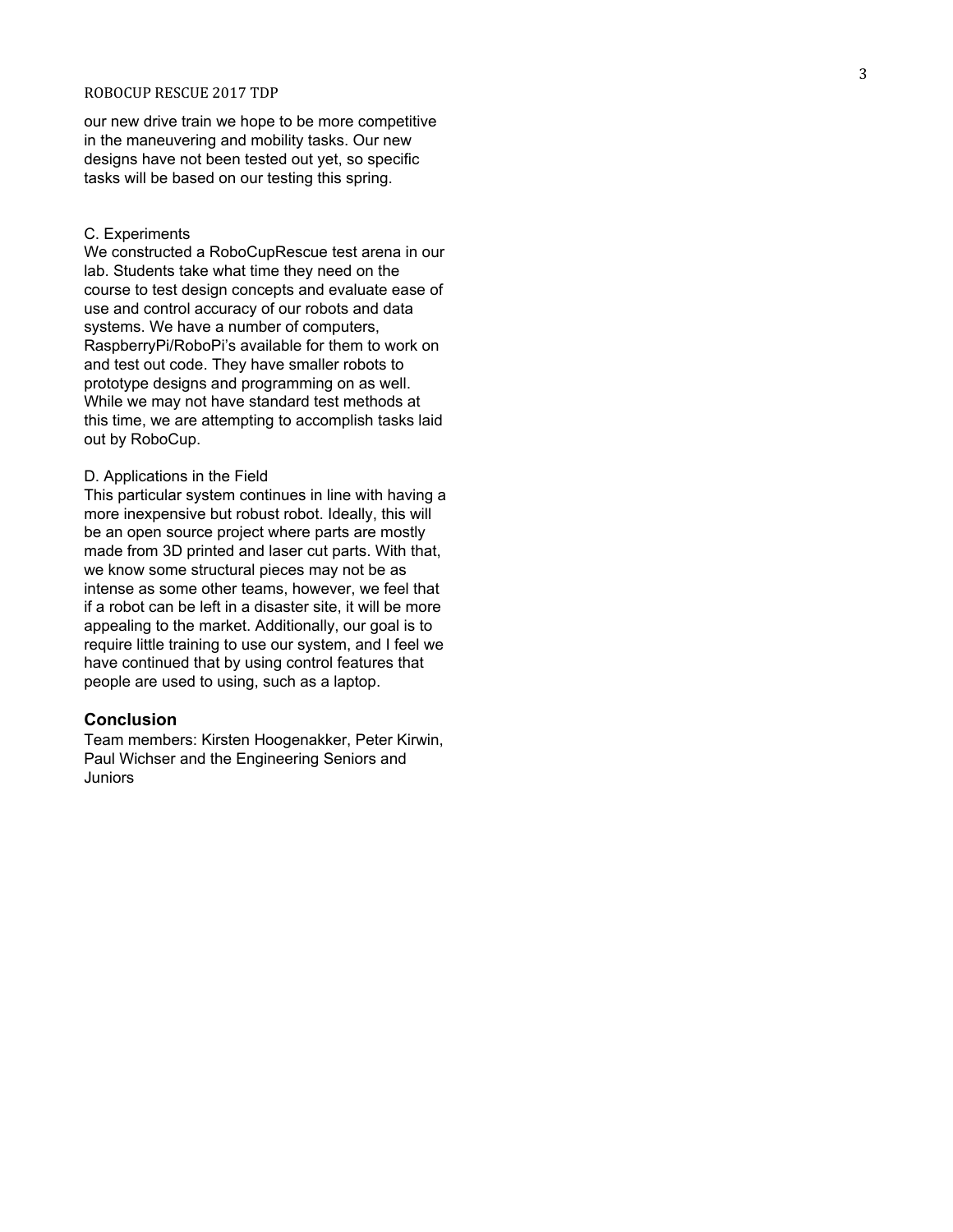# **APPENDIX A**

Team Members and Contributions Kirsten Hoogenakker Mechanical Peter Kirwin Software Paul Wichser Mechanical BSM Graduating classes of '18 & '19

# **APPENDIX B**

**CAD Drawings** 

Under development

## Table I Manipulation System

| <b>Attribute</b>                           | Value                    |
|--------------------------------------------|--------------------------|
| Name                                       | <b>Red Knights</b>       |
| Locomotion                                 | <b>Treads</b>            |
| <b>System Weight</b>                       | 36.25 Kg.                |
| Weight including transportation case       | 66 lbs                   |
| <b>Transportation size</b>                 |                          |
| <b>Typical operation size</b>              |                          |
| Unpacking and assembly time                | 3 min                    |
| Startup time (off to full operation)       | 2 min                    |
| Power consumption (idle/ typical/ max)     |                          |
| Battery endurance (idle/ typical/ heavy    |                          |
| load)                                      | ????                     |
| Max speed (flat/ outdoor/ rubble pile)     |                          |
| Payload (typical, maximum)                 |                          |
| Arm: typical operation height              | 4 in                     |
| Arm: payload at full extend                | 24 in                    |
| Support: set of bat. chargers total weight |                          |
| Support: set of bat. chargers power        | ?                        |
| Support: charge time batteries (80%/       | $\overline{\mathcal{E}}$ |
| 100%)                                      |                          |
| Support: additional set of batteries       | <b>2000 USD</b>          |
| weight                                     |                          |
| Any other interesting attribute            |                          |
| Cost                                       |                          |

#### Table II Operator Station

| <b>Attribute</b>                     | Value                          |  |  |
|--------------------------------------|--------------------------------|--|--|
| <b>Name</b>                          | <b>Red Knights</b>             |  |  |
| <b>System Weight</b>                 | 2.38 lbs                       |  |  |
| Weight including transportation case | 3.30 lbs                       |  |  |
| <b>Transportation size</b>           | 13 in $\times$ 8 in $\times$ 2 |  |  |
|                                      | in                             |  |  |
| <b>Typical operation size</b>        |                                |  |  |
| Unpack and assembly time             | 3 min                          |  |  |
| Startup time (off to full operation) |                                |  |  |
|                                      |                                |  |  |

| Power consumption (idle/ normal/ |          |
|----------------------------------|----------|
| max)                             |          |
| Battery endurance (idle/ normal/ | 3000 USD |
| heavy load)                      |          |
| Any other interesting attribute  |          |
| ?∩st                             |          |

#### Table VI<br>Hardware Compon .<br>Imnonente Liet

|                  | Hardware Components List      |                   |                          |
|------------------|-------------------------------|-------------------|--------------------------|
| Part             | <b>Brand &amp; Model</b>      | <b>Unit Price</b> | Nu                       |
|                  |                               |                   | m                        |
| Computer         | <b>MacBook Air</b>            | 1200              | 1                        |
|                  |                               | <b>USD</b>        |                          |
| <b>Monitors</b>  |                               |                   |                          |
| <b>External</b>  |                               |                   |                          |
| Controls         | Router                        | <b>150 USD</b>    | 1                        |
| Radio            |                               |                   |                          |
|                  |                               |                   |                          |
| Power            |                               | <b>250 USD</b>    | 1                        |
| <b>Supply</b>    |                               |                   |                          |
| <b>Backup</b>    | <b>DuraComm</b>               | <b>150 USD</b>    | 1                        |
| <b>Battery</b>   |                               |                   |                          |
| <b>Mounting</b>  | 2                             | <b>400 USD</b>    | 1                        |
| <b>Stand</b>     |                               |                   |                          |
| <b>Axels</b>     | ż                             | <b>30 USD</b>     | $\overline{\mathcal{C}}$ |
| <b>Acetyl</b>    | 2                             | <b>150 USD</b>    |                          |
| <b>Plates</b>    | <b>Custom Made</b>            | <b>450 USD</b>    | ?<br>?<br>?              |
| <b>Printed</b>   | 7                             | <b>100 USD</b>    |                          |
| Parts            |                               |                   |                          |
| <b>Fasteners</b> |                               |                   |                          |
| <b>Router</b>    | MikroTic RB/433 AH            | <b>126 USD</b>    | $\overline{2}$           |
| <b>PCI</b> card  | MikroTic mini PCI card        | 80 USD            | $\overline{2}$           |
|                  |                               |                   |                          |
| Antenna          | <b>MikroTic Omni-Swivel</b>   | <b>38 USD</b>     | $\overline{2}$           |
| Laser            | <b>Hokuyo URG</b>             | 2375              |                          |
| <b>Scanner</b>   |                               | <b>USD</b>        |                          |
| <b>IMU</b>       | CHR-UM6                       |                   | 1                        |
|                  |                               | <b>199 USD</b>    |                          |
| Range            | MaxSonar EZMB 1340            | <b>150 USD</b>    | 5                        |
| Finder           | <b>Ultrasonic</b>             |                   |                          |
| <b>IR Range</b>  | Sharp GP2D12                  | ?•13 USD          | ?                        |
| Finder           |                               |                   |                          |
| <b>MiniIMU</b>   | Pololu                        | <b>20 USD</b>     | 1                        |
| <b>MicroComp</b> | RaspberryPi                   | <b>100 USD</b>    | 1                        |
| uter             | <b>RoboPi Controller</b>      | ?                 | <sup>2</sup>             |
| Color            |                               |                   |                          |
|                  |                               |                   |                          |
| Image            | <b>Heimann</b>                | <b>35 USD</b>     | 1                        |
| Sensor           | <b>PerkinElmer Single</b>     | 25 USD            | 1                        |
| CO <sub>2</sub>  | <b>SprintIR</b>               | <b>155 USD</b>    |                          |
| <b>Sensor</b>    |                               |                   | 1                        |
| <b>Thermal</b>   | <b>RaspberryPi</b>            | <b>7.99 USD</b>   |                          |
| Sensor           |                               |                   | 1                        |
|                  |                               |                   |                          |
|                  |                               | <b>7.99 USD</b>   |                          |
| <b>Speaker</b>   | <b>Hamburger Mini Speaker</b> |                   | 1                        |
|                  |                               | 39.99             |                          |
|                  |                               | <b>USD</b>        |                          |
| <b>Thermal</b>   | <b>FLIR Lepton Thermal</b>    |                   | 1                        |
| Camera           | Camera 1.4                    |                   |                          |
| <b>Motors</b>    | <b>CIM</b>                    | <b>56 USD</b>     | $\overline{2}$           |
| <b>GearBox</b>   |                               |                   | 2                        |
|                  | <b>Custom made</b>            | 1600              | $\overline{2}$           |
| <b>Wheels</b>    |                               | <b>USD</b>        |                          |
| <b>Belting</b>   | <b>Tslibaki RS41 Roller</b>   | 50 USD            | 4                        |
|                  | Chain                         |                   |                          |
| <b>Motor</b>     |                               | 1137.15           | 4                        |
|                  |                               | <b>USD</b>        |                          |